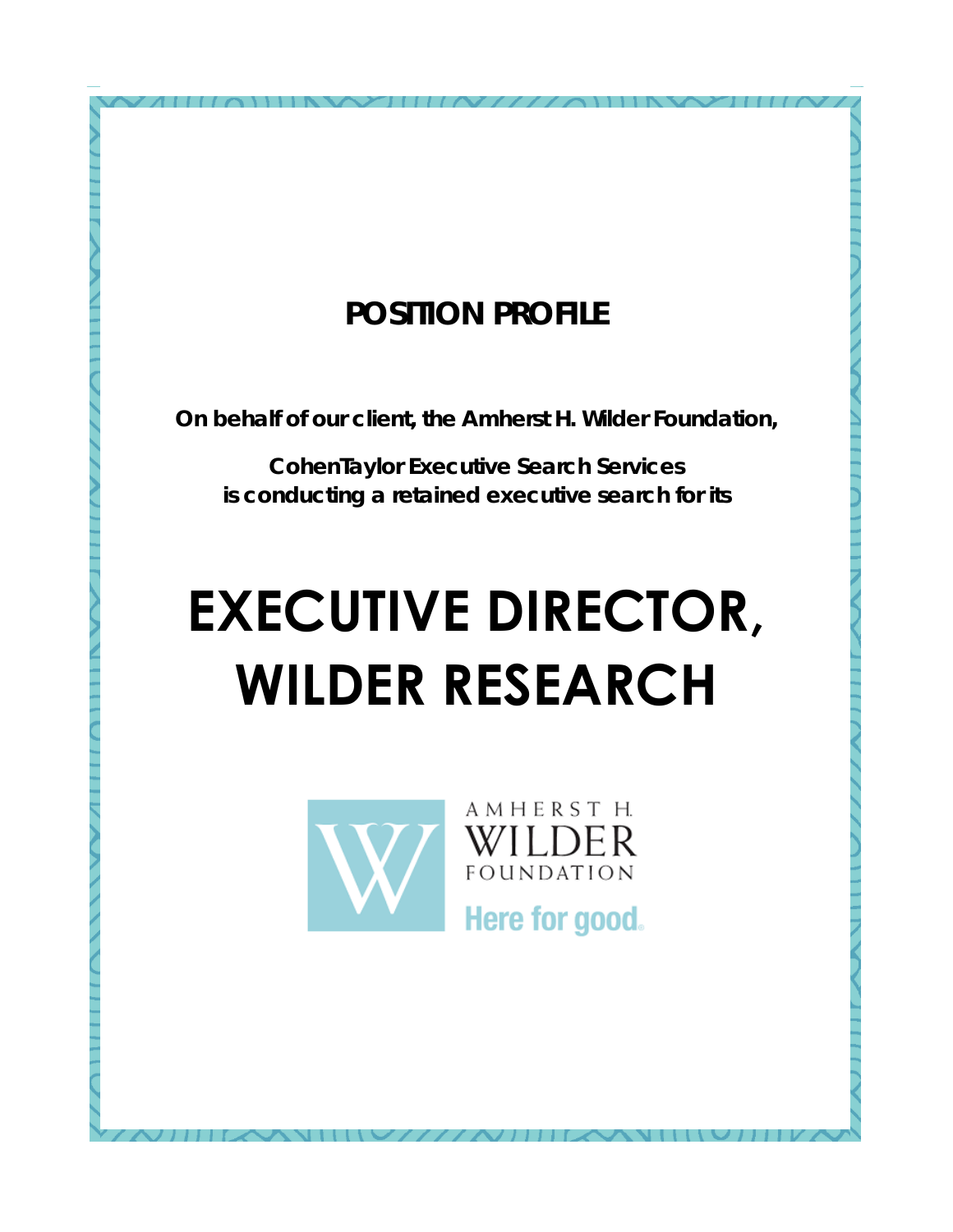

The Amherst H. Wilder Foundation (Wilder) combines knowledge, compassion and action to improve lives today and for generations to come. Wilder creates lasting, positive change and improves lives through three core areas: direct services, research and community building.

For more than a century, Wilder has adapted to meet existing and emerging community needs. Through collaboration, it draws upon the strengths of the community to develop smart solutions to the challenges the community faces. Wilder's Saint Paul focus gives it a valuable launch pad in the capital of Minnesota that allows expansion of its impact far beyond the city limits.

#### **MISSION**

To promote the social welfare of persons resident or located in the greater Saint Paul metropolitan area by all appropriate means including:

- Relief of the poor
- Care of the sick and aged
- Care and nurture of children
- Aid of the disadvantaged and otherwise needy
- Promotion of physical and mental health
- Provision of needed housing and social services

And in general, the conservation of human resources by the provision of human services responsive to the welfare needs of the community, all without regard to, or discrimination on account of, nationality, sex, color, religious scruples or prejudices.

#### **VISION**

The greater Saint Paul area will be a vibrant community where all individuals, families and neighborhoods can prosper, with opportunities to work, to be engaged in their communities, to live in decent housing, to attend good schools and to receive support during times of need.

#### **VALUES**

To accomplish our stated mission, Wilder is committed to being **responsive, innovative and effective**. We will meet that commitment by:

- listening, communicating and engaging respectfully
	- honoring diverse perspectives and cultures
		- behaving ethically, compassionately and responsibly
			- taking action to create positive change

### **CohenTaylor**

**TO LEARN MORE, VISIT [Wilder.org](https://www.wilder.org/)**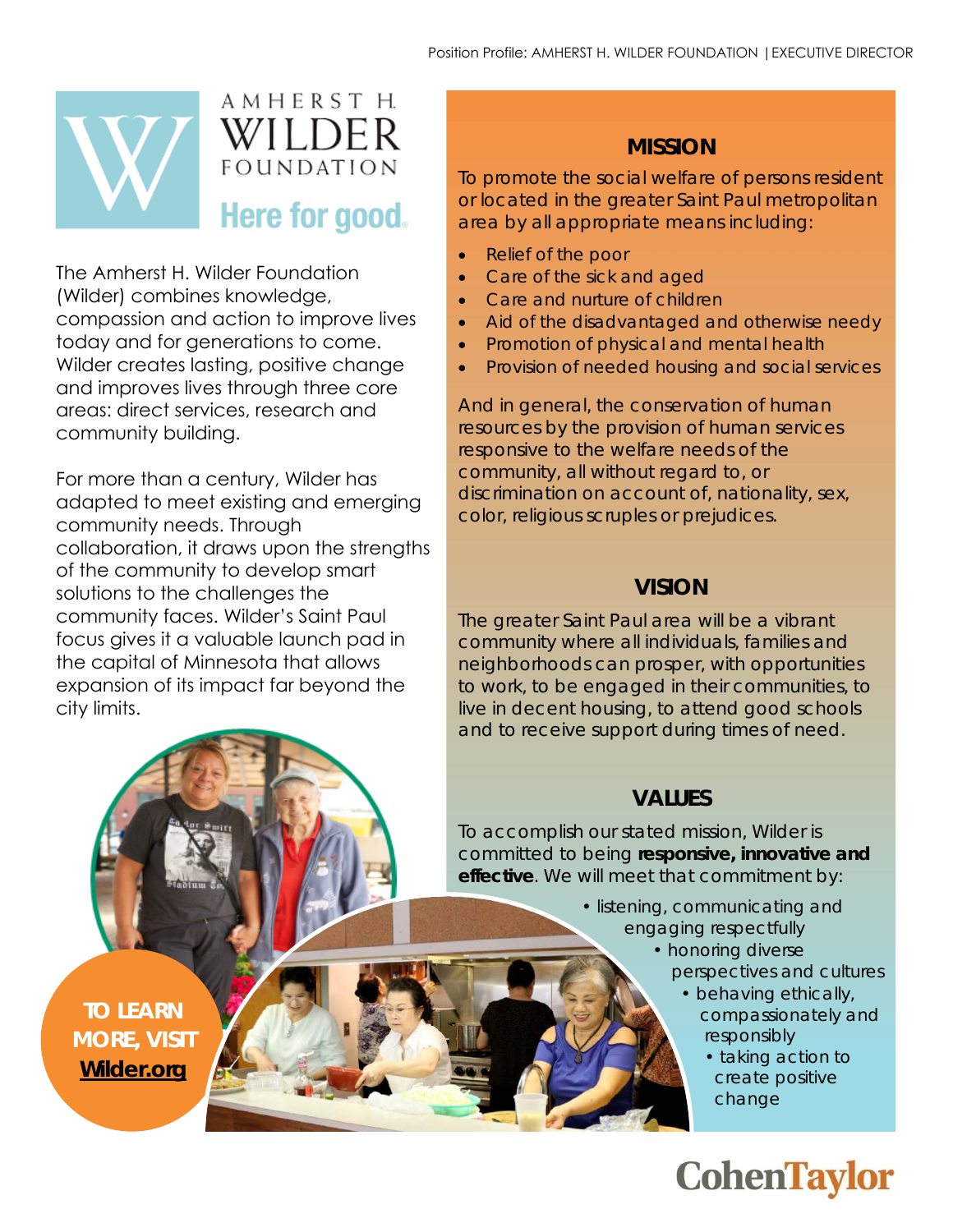**Programs** Vilder Programs offer hope and support to people going through challenging times. Wilder provides services that promote mental health and wellness, family stability, healthy aging and community building.

#### **Mental Health and Wellness**

Wilder is a leader in providing mental health services in the Twin Cities. Its whole family, trauma-informed and culturally appropriate approach to mental health and wellness has addressed the needs of diverse communities for generations. Wilder provides a one-stop shop for all social, emotional, behavioral, mental and chemical health concerns ranging from low to high intensity, helping families grow and heal together.

#### **Family Stability**

Wilder is the largest provider of family supportive housing services in Ramsey County, Minnesota. Its continuum of services helps young adults and families find and maintain stable housing so they can achieve their goals and thrive across generations. Wilder partners with organizations and community residents to offer innovative approaches to disrupting poverty and is a site partner of the national UpTogether Initiative.

#### **Early Childhood Education**

Wilder's early childhood education services meet the diverse needs, abilities, interests and cultures of children and families in Saint Paul. Its child development center focuses on quality academics as well as social and emotional learning to prepare children for kindergarten.

#### **Healthy Aging**

Wilder's Healthy Aging and Caregiving Services help older adults and caregivers maintain their health, well-being and independence. Wilder provides residential support services, Meals on Wheels, wellness classes and support to anyone actively caring for a friend, family member or neighbor.

#### **Community Building**

Wilder is committed to creating lasting, positive change with and for Minnesota's Saint Paul community. Wilder unites with partners to eliminate barriers, transform systems and strengthen communities from within.

Wilder houses the Saint Paul Promise Neighborhood Initiative, an education partnership that puts children in the Frogtown, Rondo and Summit-University neighborhoods of Saint Paul on the pathway to college and career success. The African American Babies Coalition and Projects is also housed at Wilder and brings together numerous partners to promote the healthy development of African American Babies across the Twin Cities.

Wilder's public policy work advances systemic equity and social and economic opportunities so that all people and communities throughout Minnesota can thrive. The Community Equity Program brings together Black, Indigenous and People of Color who want to be more involved in state-level policy and fight for change in their communities. The organization works closely with partners in coalition on a range of issues related to Wilder's mission, including health care, housing, mental health and aging.



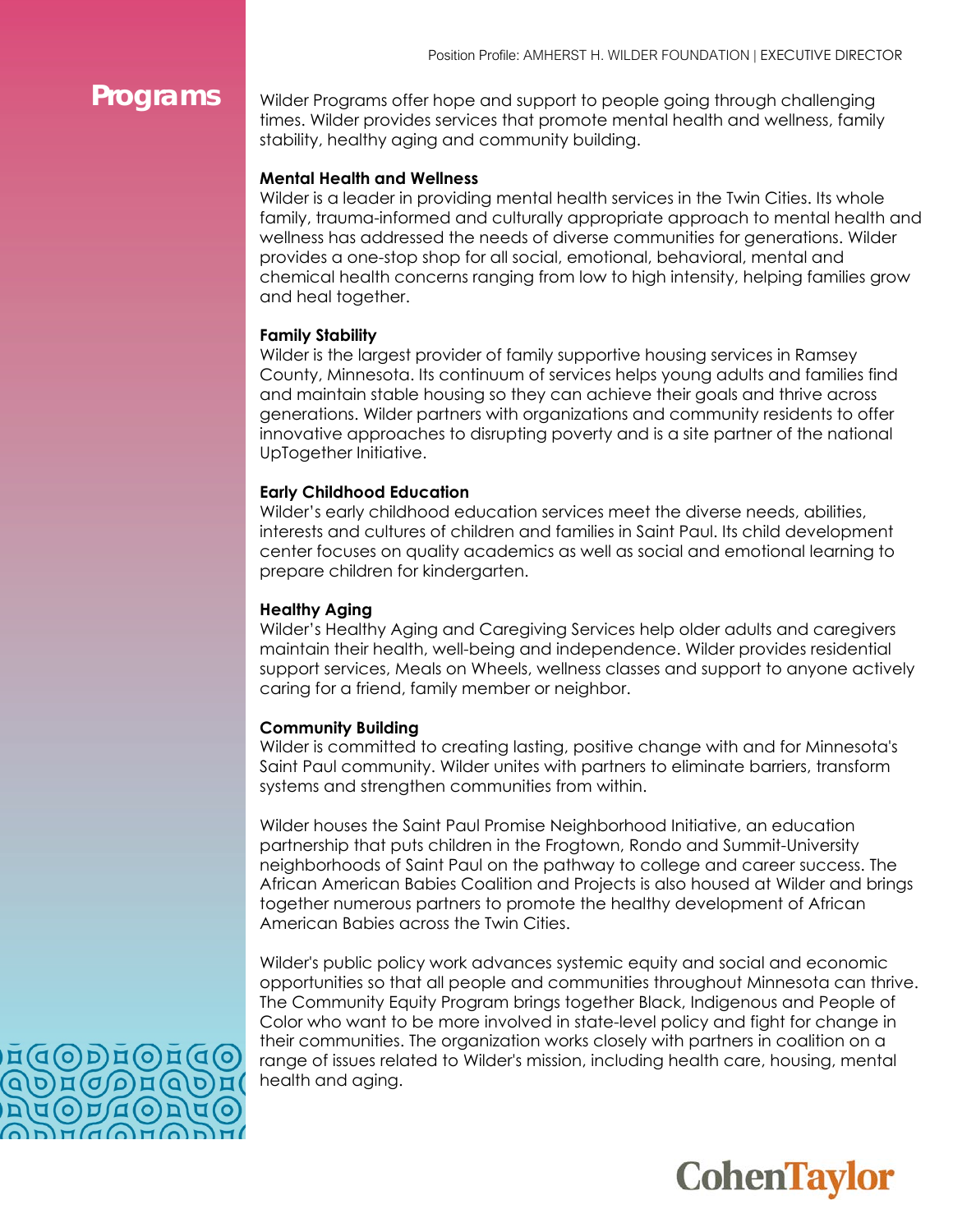### **Wilder Research**

#### **WILDER RESEARCH FAST FACTS**

• **Approx. 80 full and part-time staff**

#### **Annually:**

- **Serves 180 organizations**
- **Produces 250 reports**
- **Reaches 6,000 + people through various presentations and trainings**
- **Has 38,000 unique visitors to its webpages**
- **\$8M revenue & budget**



Founded in 1917, Wilder Research operates as an independent research unit of the Amherst H. Wilder Foundation. It helps communities thrive by turning information into impact. Through research and evaluation services, consulting and training, Wilder Research works with nonprofits, community leaders, government agencies, foundations and policy makers to measure and improve their effectiveness, identify needs and solutions, make data-informed decisions and drive action to improve lives and communities.

With the mission to "improve the lives of individuals, families, and communities through research," Wilder Research gathers and interprets facts and trends to help families and communities thrive, get at the core of community concerns and uncover issues that are overlooked or poorly understood. Wilder Research staff work with organizations of all sizes at the local, state, and national level to help them bring about needed change, increase their effectiveness, and demonstrate the value of what they do. Wilder Research is committed to conducting research that is practical, meaningful, and useful. Being part of an operating foundation gives it an immediate link to service programs and the unique opportunity to test and evaluate innovative programming. Whenever possible, it shares the results of studies so others can learn from them. Focus areas include homelessness and housing, mental health, substance use, health equity, education, criminal justice, aging, social indicators, and more.

Wilder Research works with hundreds of organizations to assess the impact and economic value of their programs, improve their operations and outcomes, plan for the future, allocate funds, revise policies and increase public awareness of important issues affecting our communities. Its triennial statewide Minnesota Homeless Study receives national recognition for its critical role in providing data used by state and local planners, policy makers and service providers. Minnesota Compass, expanded from Metro Trend Watch, a set of indicators to track the health of the East Metro, provides current data on issues affecting the state's well-being.

As a community-focused organization, Wilder Research emphasizes a collaborative and flexible approach that is culturally responsive and informed by sound and innovative methods. Their experienced in-house staff of approximately 80 researchers and data collection and analysis, web and application development, information science, communications and graphic design specialists provide a full range of services.

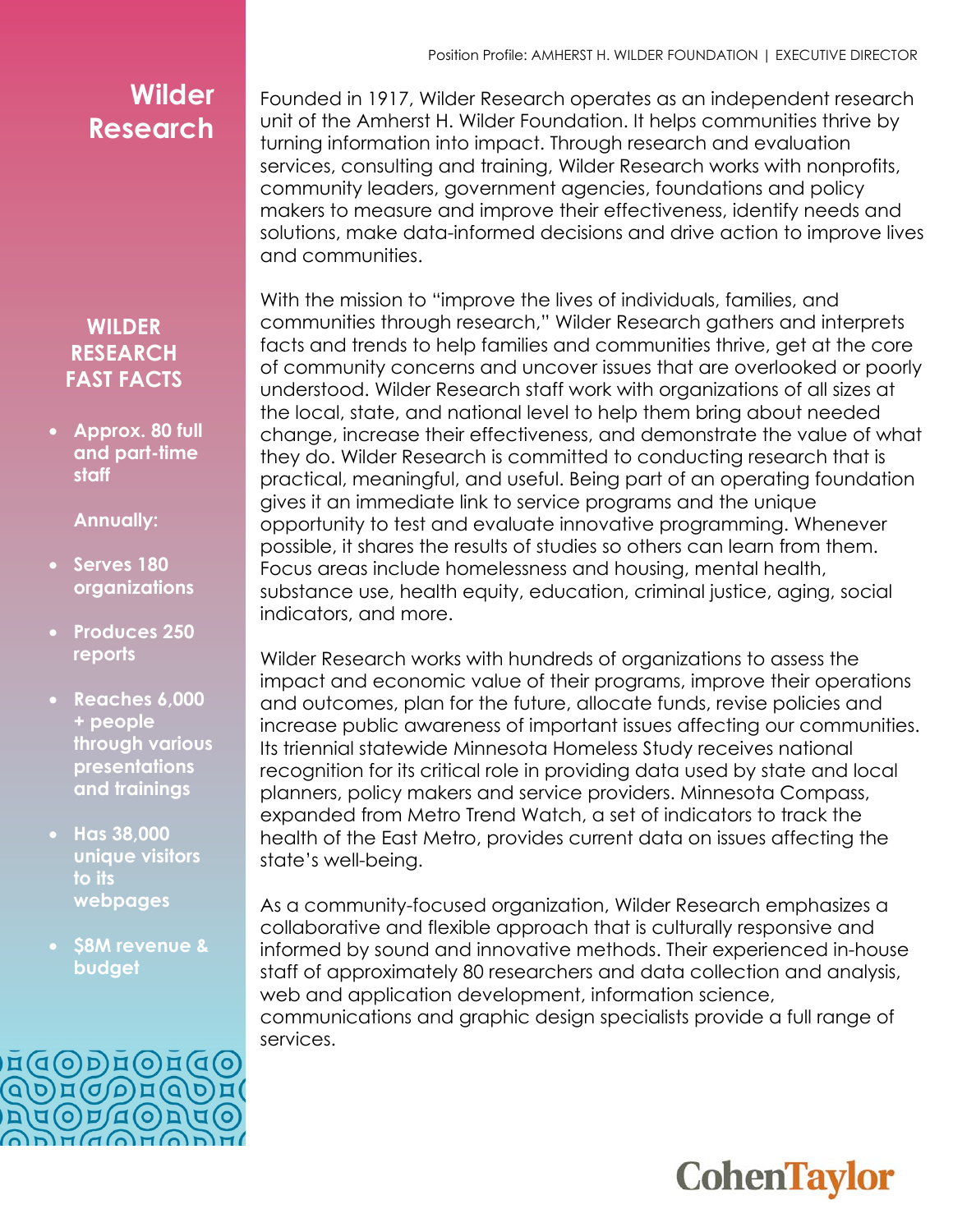### **The Role**

Working in partnership with the President/Chief Executive Officer and the Board of the Wilder Foundation, the Executive Director of Wilder Research will be accountable for the overall leadership of the Wilder Research division. The ED will be responsible for all research, products and services, financial management, business generation, enterprise business operations, communications and staff leadership for Wilder Research.

The Wilder Research leader will utilize the synergies of a strong research team to provide future strategy direction, supporting research growth initiatives across all sectors, including government, nonprofit organizations, educational institutions, foundations and the broader community.

The ED will frequently represent Wilder Research on committees and at conferences, events and other research or information-sharing settings. The leader must ensure Wilder Research produces high quality, non-partisan research that carries out the mission of Wilder Foundation and improves human services, social policies and the lives of communities, families and children.

#### **Reporting Relationships**

The Executive Director will report to the Wilder Foundation CEO and have direct oversight of approximately 80 staff members.

#### **Key Roles and Accountabilities**

The Executive Director will be responsible for the overall leadership of Wilder Research. Key roles and desired accountabilities include:

STRATEGIC, VISIONARY LEADERSHIP:

- Embody the mission and core values of the Wilder Foundation. Exhibit passion about the work of Wilder Research both inside and outside the organization.
- Drive, develop and promote a positive focus on achievement of the mission, goals and objectives of Wilder Research.
- Increase Wilder Research quality, efficiency and productivity by being aware and knowledgeable of the latest research practices, methods and project management principles.
- Develop and recommend strategic directions, plans and policies to guide the work of Wilder Research.
- Collaborate with Wilder Foundation CEO and leadership team in making strategic, financial, funding and new business initiative decisions in a timely and efficient manner.
- Strengthen the work of Wilder Research by thinking strategically about the organization's markets and how those markets can be more broadly and creatively served.

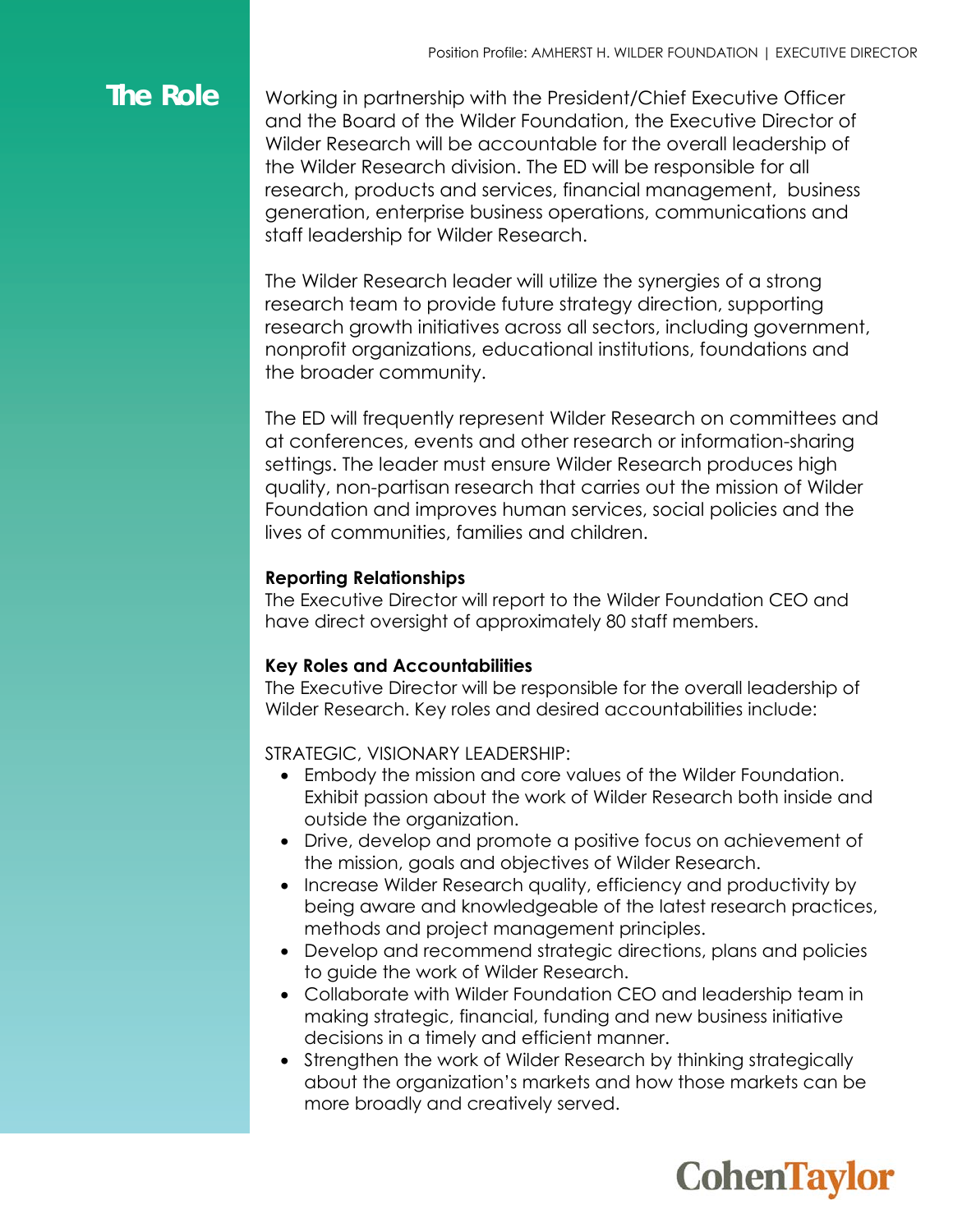### **The Role**

TEAM LEADERSHIP:

- Provide guidance, coaching and development to assist staff in achieving their organizational objectives. Set a positive leadership tone throughout the organization and work with all staff in a collegial way.
- Invest in staff excellence. Support, develop, and retain qualified and excellent research staff. Support and strengthen the research management team and the capacity of core internal functions.
- Build upon and enhance the internal culture that makes Wilder Research an attractive place to work.

#### ORGANIZATIONAL LEADERSHIP:

- Serve as an active member of the Wilder Foundation leadership team
- Ensure a high integrity research environment that recognizes and demonstrates an ongoing commitment to research ethics and solid research methods.
- Ensure the creation and execution of plans, processes and procedures that enhance and grow the financial stability and strength of Wilder Research.
- Oversee the development of budgets and supervise administration of the financial and business operations of Wilder Research. Oversee pricing and resource allocation with a keen eye toward enhancing the financial position of Wilder Research.

#### EXTERNAL INFLUENCER:

- Build on and enhance Wilder Research's strong partnerships with thought leaders in health and human services, education and community safety and organizations in the broader community to strengthen communities and the lives of families and children.
- Represent Wilder Research on boards, on panels and at conferences where the Executive Director's involvement enhances Wilder Research and the Foundation's presence in the national spotlight and allows them to share knowledge that could improve policies and communities.
- Grow and enhance the ability of Wilder Research to produce and disseminate applied and theoretical research in the fields of health and human services and education.

## **CohenTaylor**